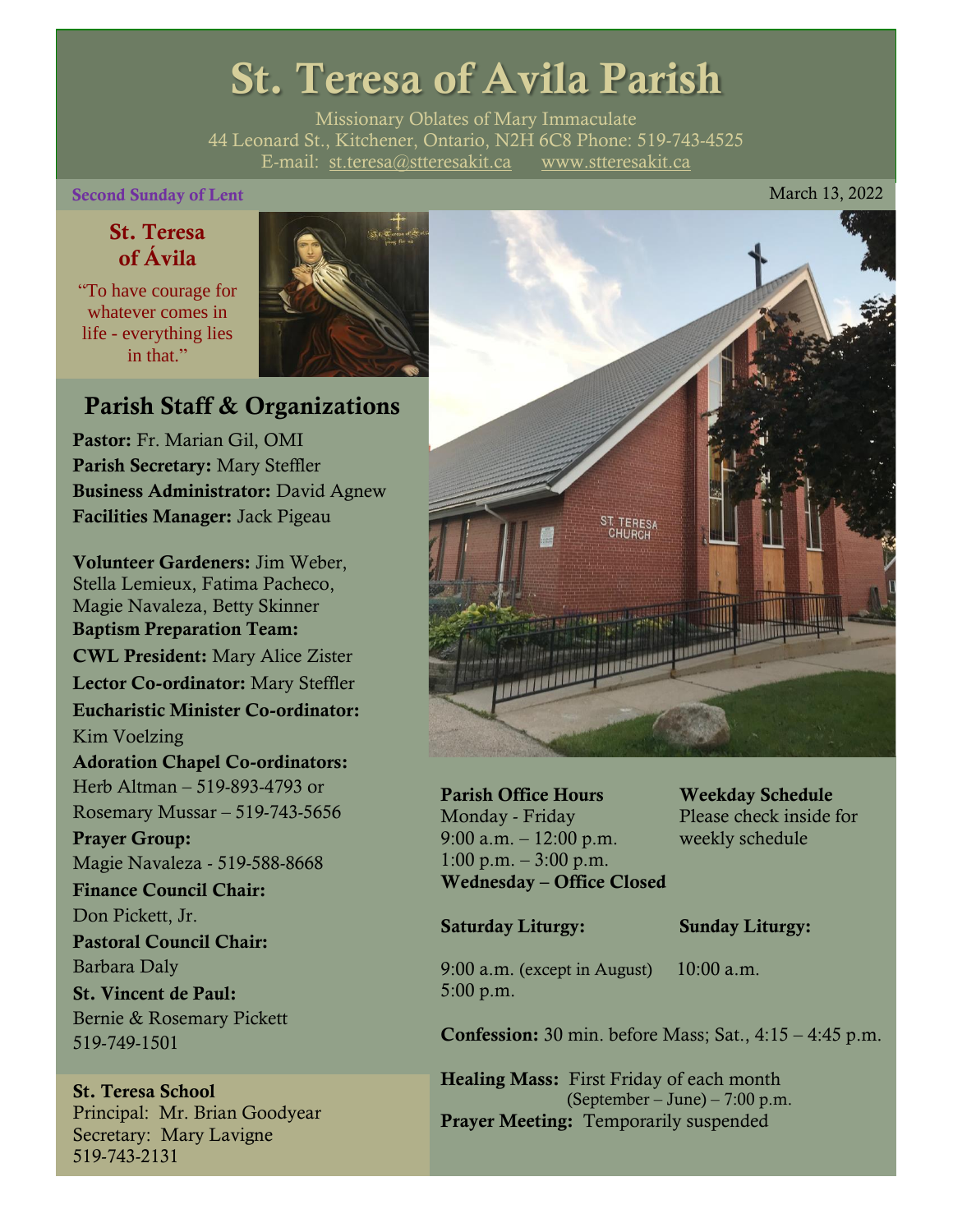## **Second Sunday of Lent**

Luke (Lk 9.28b-36) today gives the story of the Transfiguration. Three of Jesus' most intimate disciples are brought to "the mountain". We do not know which mountain but, in general, mountains in Scripture are holy places, places where God is especially felt to be present. Although traditionally Mount Tabor is identified as the mountain in question, it really does not matter. Here Peter, James and John have an experience of Jesus totally transformed in His appearance. The light of God shines through Him. The transformation or transfiguration of Jesus that the disciples experienced was not simply something they were to see and experience as happening to Him alone. It was also an invitation for them to undergo a transformation and transfiguration of their own.

## **"And while he was praying, the appearance of his face changed, and his clothes became dazzling white. (…) Then from the cloud came a voice that said, "This is my Son, my Chosen; listen to him!""**

We are faced in today's readings with a paradox of our Christian faith – we belong here and we do not belong here. It is in this world and through this world that we are to find our God. Yet, this is not our permanent home; we are pilgrims on a journey to a more permanent dwelling place, a place of total union with our God of Truth and Love. That is the goal of living and we need to keep it constantly before our eyes. It is so easy to get obsessed with things on the way: our career, our financial security, the education of our children, the house we want in some desirable area… These are mere stepping stones to a life beyond. We must not, like Lot's wife, look back nostalgically at the past and become petrified into stone. Life, as one writer put it, is like watching a movie in a cinema. One cannot cry out: "Stop! I want to stay in this scene!" No, the movie goes on. And life goes on. And it is important to know where it is headed.

**During Lent, we are invited to consider our attentiveness to Jesus and to one another. In the pace and noise that often characterizes family life, how well do we listen to one another? What opportunities do we have for quiet prayer?**

"Christ does not force our will; He only takes what we give Him. But He does not give Himself entirely until He sees that we yield ourselves entirely to Him."

St. Teresa of Ávila

Diocese of Hamilton Prayer Calendar

March 14 – Rev. Francis Hubilla March 15 – Rev. Gregory Merkley March 16 – Lay Parish Ministers March 17 – Rev. Joseph Okoko, i.v.Dei. March 18 – Rev. Robert Bulbrook March 19 – Rev. Christopher Tracey March 20 – Third Sunday of Lent

#### **Vocations**

#### **Second Sunday of Lent March 13, 2022**

Peter, John and James had a mountaintop experience with Jesus by witnessing His transfiguration. We too can have a mountaintop experience when we open our minds and hearts to following God's Will for our lives. If God is calling you to be a priest, religious or deacon, contact Bishop Wayne Lobsinger, Director of Vocations and Priestly Formation, Diocese of Hamilton (905-528-7988).

[vocations@hamiltondiocese.com](mailto:vocations@hamiltondiocese.com)  <https://hamiltondiocese.com/vocations/>

# *Serra Prayer for Vocations*

O God, Who wills not the death of a sinner, but rather that he be converted and live, grant we beseech You, through the intercession of the Blessed Mary ever Virgin, Saint Joseph her spouse, Saint Junipero Serra, and all the saints, an increase of labourers for Your church, fellow labourers with Christ to spend and consume themselves for souls, through the same Jesus Christ, Your Son, Who lives and reigns with You in the unity of the Holy Spirit, One God forever and ever. Amen.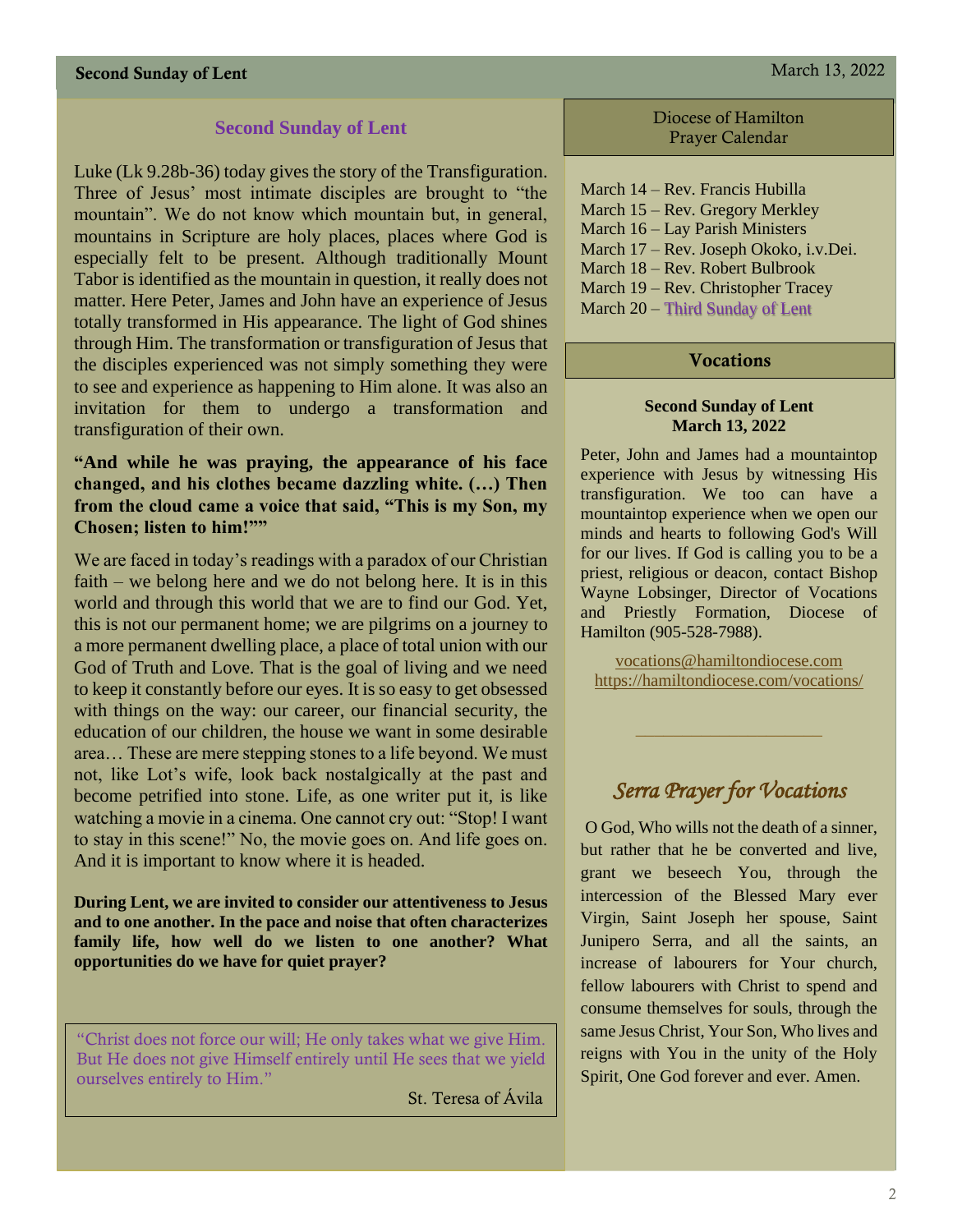# **Financial Presentation for 2021 –**

This weekend our Finance Committee is presenting the financial report to our parish community for the year 2021. A copy of the financial statement is included in our bulletin. If you have any questions, you can always approach members of our finance committee who will be available this weekend at the back of the church for any clarifications. Members of our finance committee are: Don Pickett (chair), Joanna MacGillivray, Bill Zister, Bernie Henry and Beata Sebastian. I would like to thank everyone for your generous contributions in 2021. Your dedication and generosity help us to make our parish family financially sound and vibrant.

**The Divine Mercy Chapel** – Adoration of the Most Blessed Sacrament has resumed in the Divine Mercy Chapel, **Monday to Friday, 9 a.m. to 8 p.m.** We look forward to our Adorers continuing with their hours. Please see the Chapel Guidelines as you enter the chapel. If you would like to sign up for an hour, please call the parish office at 519-743-4525.

**Mass Intentions for 2022** – The offering of Mass for the deceased, the sick, a personal intention, in thanksgiving, a special intention such as an anniversary, birthday, etc. is an act of deep faith and a most excellent way of remembering a loved one. Please call the parish office if you would like to request a Mass.

**Stations of the Cross –** We would like to invite all parishioners to join us during Lent for the Stations of the Cross on Fridays at 7:00 p.m. Parish Groups who would be willing to read the meditations during this devotion, are asked to please contact the parish office at 519-743-4525.

**Children's Choir** – Our parish is organizing a Children's Choir. Those who would like to join this group and develop their talents, are asked to please contact our parish office. The deadline for registration is June 30, 2022.

**Lectors/Ushers** – We are currently in need of more volunteers to Lector and/or Usher at the Saturday Vigil and Sunday Masses. If you would be willing to serve in either capacity, please call the parish office. Thank you.

# **Mass Intentions March 14, 2022 – March 20, 2022**

Tuesday, March 15, 2022 – **7:00 p.m. Group Intentions + Hector Cusson –** *Bob & Irene Schmidt* **+ Odessa Barrett –** *William Barrett*

Wednesday, March 16, 2022 – **8:30 a.m. Living and deceased members of the CWL –** *CWL*

Thursday, March 17, 2022 – **8:30 a.m. + Howard and + Catherine Kurt –** *Moser Family*

Friday, March 18, 2022 – **8:30 a.m. + Brenda Haskins –** *Bill & Mary Alice Zister* **7:00 p.m.** – *Stations of the Cross*

# Saturday, March 19, 2022 – *Solemnity of Saint Joseph, Spouse of the Blessed Virgin Mary*

**9:00 a.m.** – **+ Franz Novak –** *Helene Meier* **5:00 p.m.**  $- +$  **Carmel Stumpf**  $-$  *Marie & Cathy Seitz*

Sunday, March 20, 2022 – **10:00 a.m.** – **Third Sunday of Lent** –Year C – **Parishioners of St. Teresa Parish** 

# Live-streaming on Zoom

The **10 a.m. Sunday Mass** will be live-streamed. To join Father, click on the following link: <https://zoom.us/j/5887658626> Password: 274733

#### Daily Readings:

Lectors may find daily readings at this link: [https://readings.livingwithchrist.ca](https://readings.livingwithchrist.ca/)

# *Baptism*

On Saturday February 26, 2022, through the Sacrament of Baptism, we welcomed: **Alina Maekele Merke** daughter of **Maekele Kidane and Yirgealem Sibhatu**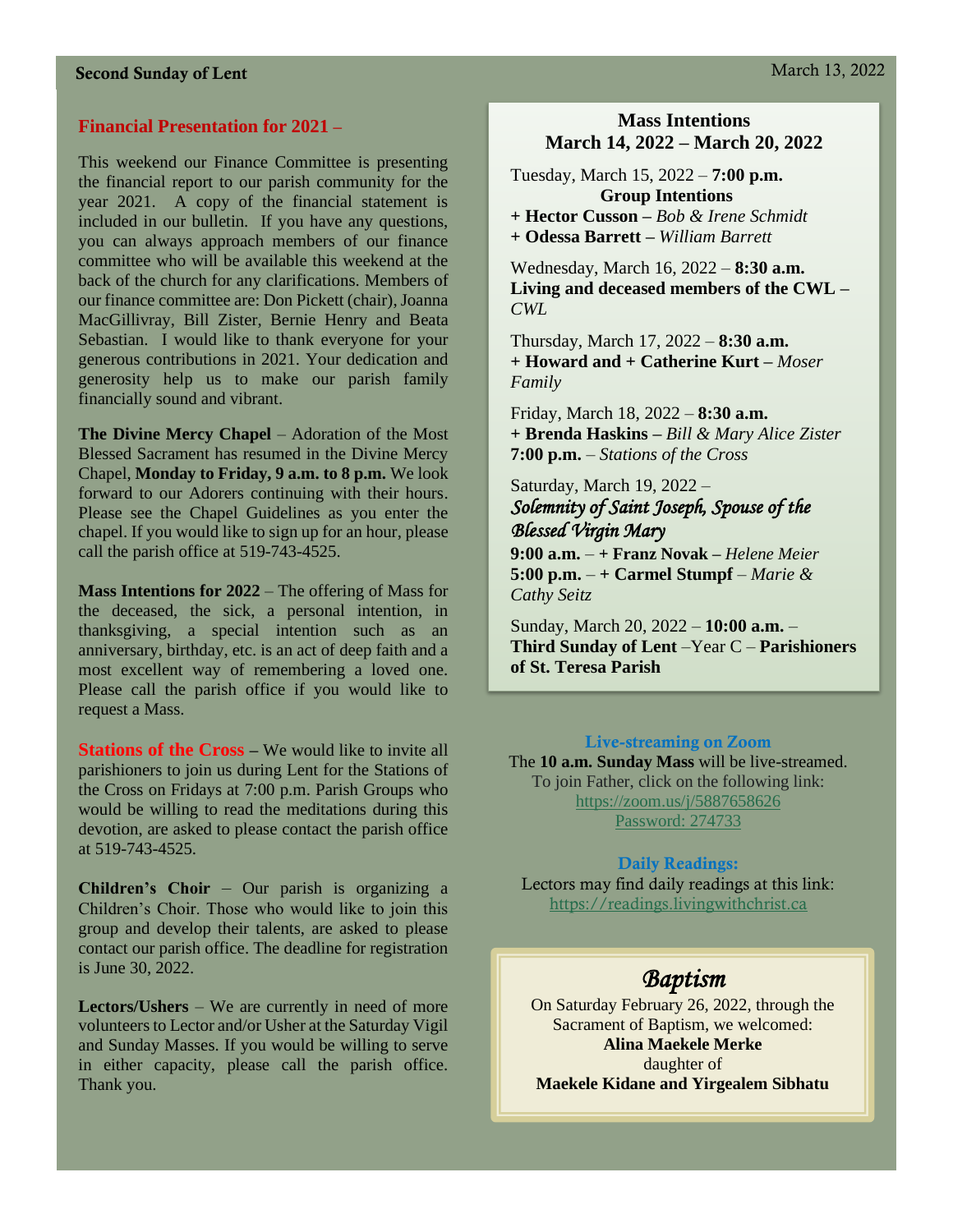# **Stewardship Report**

It is a wonderful blessing to be able to gather, as a parish community, in the church. We would ask you to continue to keep our parish in your prayers and prayerfully consider continuing your donations.

We have several ways to support our parish –

#### **Pre-Authorized Giving**

A digital copy of the form may be found on our parish website. Simply print the form and complete it. For those unable to print the digital copy, please contact the Parish Office. Completed forms can be returned to the Parish Office via the slot in the Parish Office door or can be mailed to: St Teresa of Avila Parish, 44 Leonard St., Kitchener, ON N2H 6C8

#### **E-Transfer**

To donate through E-Transfer, please use the following email account:

stteresakitchener@hamiltondiocese.com

#### **CanadaHelps**

To support our parish via **credit card** or **PayPal** please visit **canadahelps.org** You can access our parish directly by following this link:

**[https://www.canadahelps.org/en/charities/1191104](https://www.canadahelps.org/en/charities/119110450RR0053-st-teresas-parish/) [50RR0053-st-teresas-parish/](https://www.canadahelps.org/en/charities/119110450RR0053-st-teresas-parish/)**

Please note that donations made through the CanadaHelps website, will receive a tax receipt directly from CanadaHelps, via email.

If you are attending Mass, donations may be placed in the collection basket as you leave Mass; or during the Offertory, when it is taken up, at the usual time.

Gifts may also be sent directly to our parish through the mail: **St. Teresa of Avila Parish, 44 Leonard St., Kitchener, ON N2H 6C8** or you may drop off **cash or cheque,** securely, at the Parish Office, through the mail slot in the wooden door, behind the white storm door. Please be sure to include your name, address and phone number or use your donation envelope.

**Continuing support of our parish is an act of generosity and faith. We are very grateful for any contributions you may be able to make at this time.**

#### **Stewardship Report March 6, 2022**

|                                             |               | \$2237.00         |
|---------------------------------------------|---------------|-------------------|
|                                             | $\mathcal{S}$ | 89.50             |
| Building and Maintenance                    |               | \$205.00          |
|                                             |               | $\frac{\$}{5.00}$ |
| Mary, Mother of God                         | $\mathcal{S}$ | 10.00             |
| Funeral $\ldots$ $\ldots$ $\ldots$ $\ldots$ |               | \$150.00          |



Join us for Stations of the Cross followed by a Concert

Mar. 4 - Basilica of Our Lady, Guelph Mar. 11 - Our Lady of Lourdes Church, Waterloo Mar. 18 - Blessed Sacrament Church, Kitchener Mar. 25 - St. Teresa Church, Kitchener Apr. 1 - St. Mary Church, Kitchener Apr. 8 - St. John Church, Kitchener



**Lenten Concert – March 25, 2022** – Mark your calendar! John B. Miller (musician who played over Christmas) will be here with other musicians to present a Lenten Concert.

The evening will begin at 7:00 p.m. with Stations of the Cross, followed by a Lenten-themed concert. A \$10 cash donation is appreciated. Contact us at

> [www.johnbmiller.ca](http://www.johnbmiller.ca/) facebook.com/johnbmillerandfriends